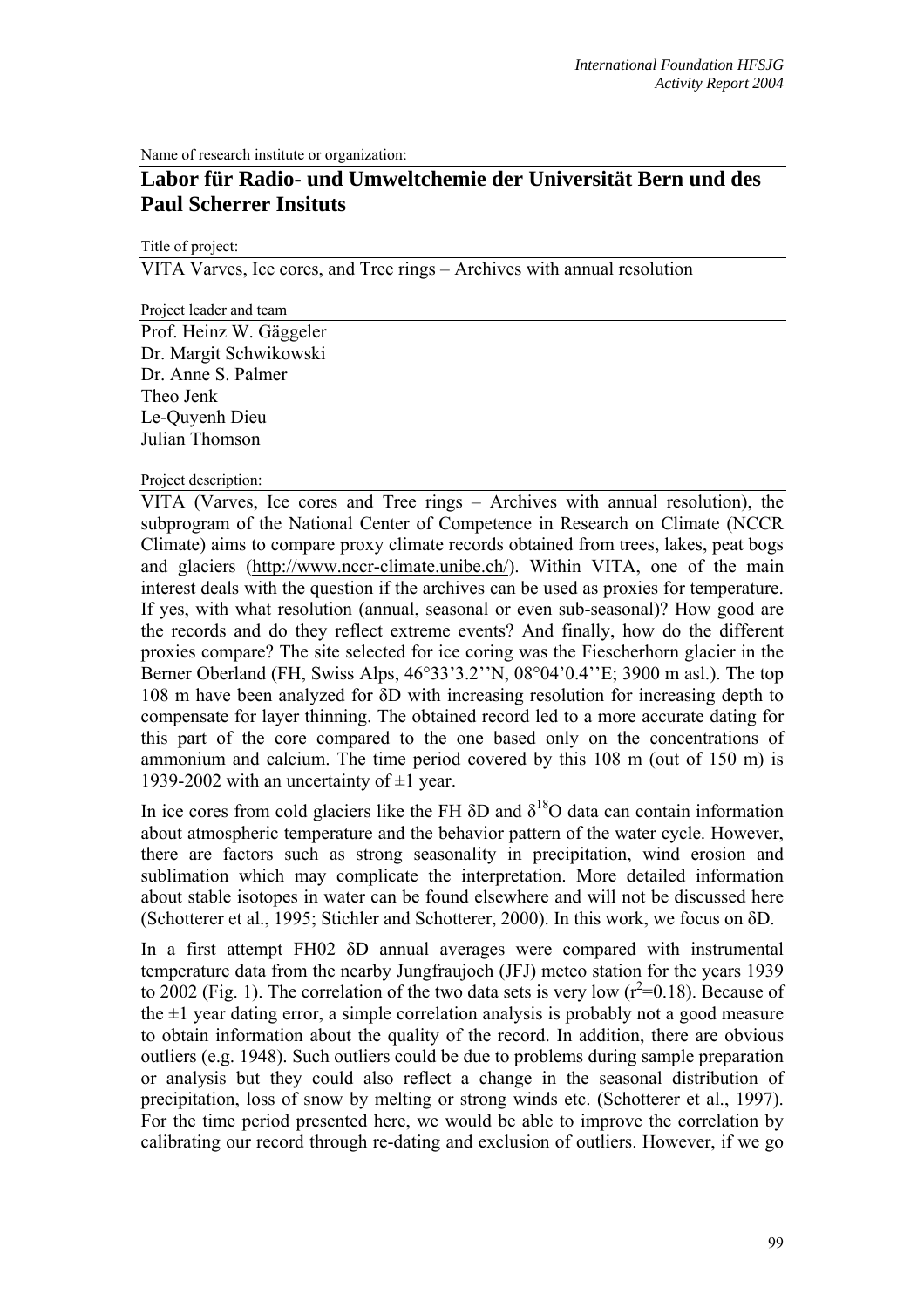further back in the record and time we will lose this possibility due to the lack of instrumental data. Therefore, in a first step we focus on long term trends.

First, a correction of the δD values for the 320 m altitude difference between the two sites (FH: 3900 m asl.; JFJ 3580 m asl.) was made, using a value of 11.6 ‰ per 100 m. This corresponds to a value of 0.2 ‰ per 100 m in  $\delta^{18}$ O (Schotterer et al., 1995; Schotterer et al., 1997). The relationship between  $\delta D$  and  $\delta^{18}O$  is described by the following equation:  $\delta D = 8 \times \delta^{18}O + 10\%$  (Dansgaard, 1964). Using the two datasets a δD/temperature relationship of 13.66 ‰ per °C was obtained, corresponding to a value of 0.46 ‰ per °C in  $\delta^{18}$ O which is slightly lower than the 0.5 to 1 ‰ per °C presented in other studies (Schotterer et al., 1997; Rozanski et al., 1993). A similar value of 0.43 ‰ per  $\mathrm{C}$  in  $\delta^{18}$ O resulted for the much better correlated period 1963-1969  $(r^2=0.57, \text{ see Fig. 1})$ . The measured long-term warming from 1939 to 2002 of 0.92 °C at JFJ agrees well with the calculated 0.72 °C from the FH02 record even though yearly averages do not correlate.



**Fig. 1:** Annual averages of the FH02 δD record corrected for altitude (thick line, triangles) compared to annual temperatures measured at JFJ (thin line, circles) for 1939-2002. Trends are shown by linear regressions (FH: dashed line; JFJ: solid line).

Almost all glaciers in mid- and low-latitude regions are disappearing rapidly (IPCC, 2001). Consequently these valuable glacier archives of past climate and environmental history are at risk. The European summer heat wave 2003 (Schär et al., 2004) offered the opportunity to study the effects of increased air temperatures and absence of summer precipitation on the glaciochemical record of the Fiescherhorn glacier, where a bedrock core was obtained in December 2002 (see above). The maximum firn temperature at this glacier is only -2°C, and melt water percolation events have been observed already in the 2002 core as well as in previous cores (Palmer et al., submitted). The extreme summer 2003 can therefore be regarded as model case for future scenarios of elevated temperatures.

A 14 m shallow core (FH04) was recovered on 28 and 29 May 2004 from a site close to where the bedrock core was drilled in 2002 (FH02). The upper 4 m of the shallow core consisted of low-density dry firn without ice lenses and was attributed to winter precipitation deposited after the summer 2003. Only the lowermost 10 m of compact firn with a few ice lenses were analysed in this work. The core segments were sampled with 6-7 cm resolution. Concentrations of major ions were determined using standard ion chromatography and  $\delta^{18}$ O was analysed by stable isotope ratio mass spectrometry.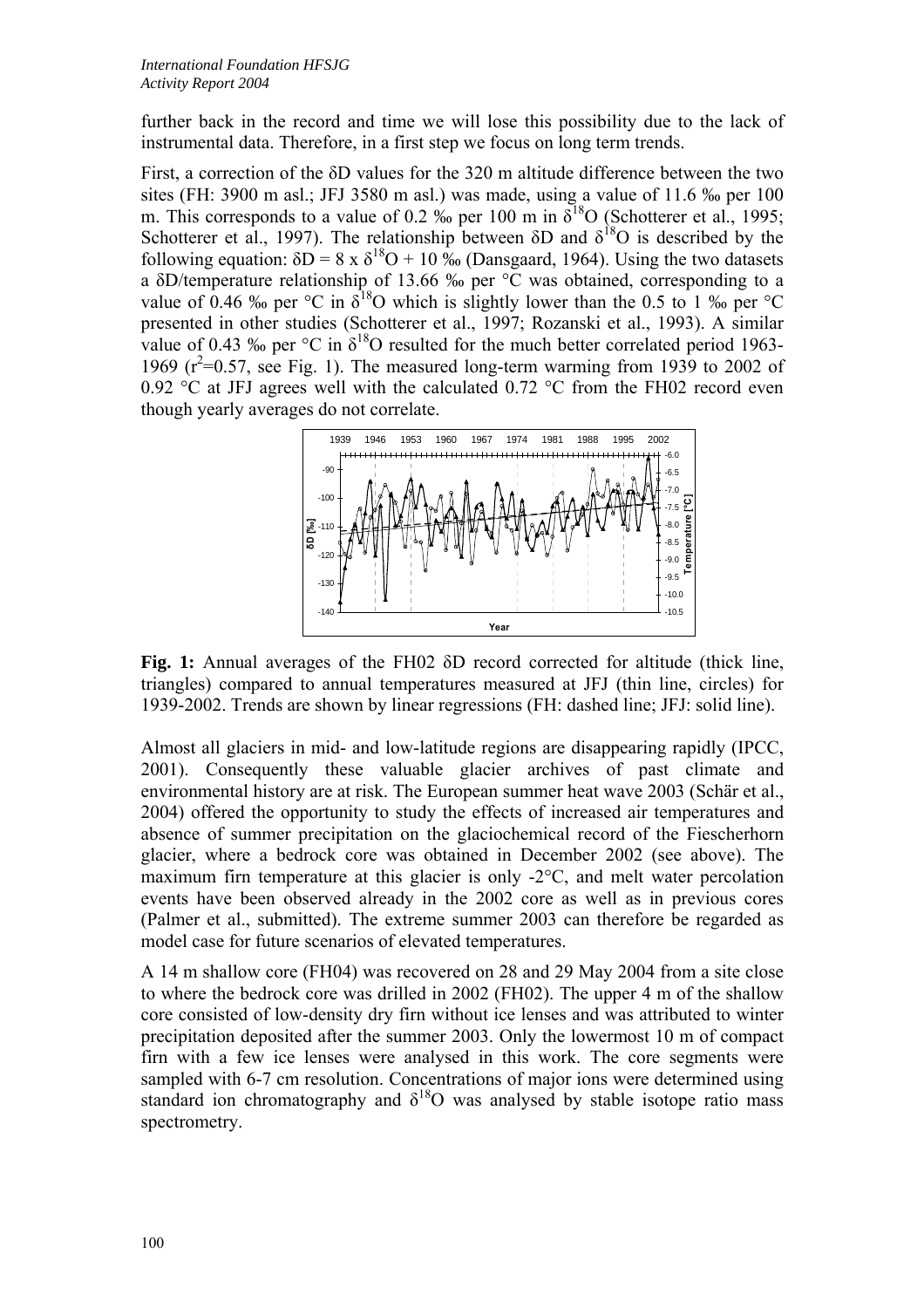The overlap between the FH04 and FH02 was identified using the  $\delta^{18}O$  profiles (Fig. 2), indicating that FH04 covers the period summer of 2000 to beginning of 2003, i.e. 2.5 years of accumulation (6 m weq). The annual accumulation deduced from FH04 is slightly lower, probably due to removal by melt water (Tab. 1).

Since precipitation amounts during that summer were essentially zero, no direct signal of the extreme temperatures was recorded in the Fiescherhorn glacier. However, the high air temperatures induced melting of the snow surface and percolation of the melt water through the upper firn layer. This resulted in a significant downward movement of ionic species, as illustrated by comparing the accumulated fluxes of  $SO_4^2$  from the FH04 core and the corresponding FH02 core section (Fig. 3). From the originally deposited 2.69  $\mu$ eq. cm<sup>-2</sup> SO<sub>4</sub><sup>2</sup>, 79% was moved to deeper firn layers by melt water percolation. The melt water percolation caused a fractionation of the investigated ions, since they were affected differently (Tab. 2). Cl- , NH<sub>4</sub><sup>+</sup>, HCOO, and NO<sub>3</sub> where not or much less influenced than Na<sup>+</sup>, SO<sub>4</sub><sup>2</sup>, Ca<sup>2+</sup>, and  $Mg^{2+}$ . This elution sequence is in agreement with earlier results from Grenzgletscher (Eichler et al., 2001). Such an extreme event can thus destroy the ion signature of several years. Obviously the enriched melt water was not stopped by refreezing in the 10 m firn layer studied here. It is therefore unclear whether the firn temperatures were too high to stop the melt water somewhere in the entire firn layer or whether drainage at the firn-ice transition at ~44 m depth occurred. The  $\delta^{18}O$ record, as matrix parameter, was essentially unaffected, except for the spring 2003 accumulation which seems to be lost by melting.

**Tab. 1:** Accumulation in m water equivalent (weq).

| Year | <b>FH02</b> | <b>FH04</b> |  |  |  |  |
|------|-------------|-------------|--|--|--|--|
|      | m weg.      |             |  |  |  |  |
| 2002 | 2 71        | . $97$      |  |  |  |  |
|      |             |             |  |  |  |  |



**Tab. 2:** Accumulated fluxes of ions in the FH04 and FH02 cores and the amount removed by melt water  $(\%).$ 

| Core        | CF      | $\mathbf{NH_{4}}^{+}$ | HCOO <sup>-</sup> | NO <sub>3</sub> | $\mathbf{Na}^+$ | SO <sub>4</sub><br><u>z</u> | $Ca^{2+}$ | $\mathbf{Mg}^{2+}$ |  |
|-------------|---------|-----------------------|-------------------|-----------------|-----------------|-----------------------------|-----------|--------------------|--|
|             | ueg. cm |                       |                   |                 |                 |                             |           |                    |  |
| <b>FH04</b> | 0.49    | .96                   | 0.46              | .52             | 14              | 0.57                        | 0.63      | 0.08               |  |
| <b>FH02</b> | 0.49    | 2.67                  | 0.65              | 2.42            | 0.41            | 2.69                        |           | $0.41\,$           |  |
| % removed   | $0\%$   | 27%                   | 29%               | 37%             | 66%             | 79%                         | 80%       | 81%                |  |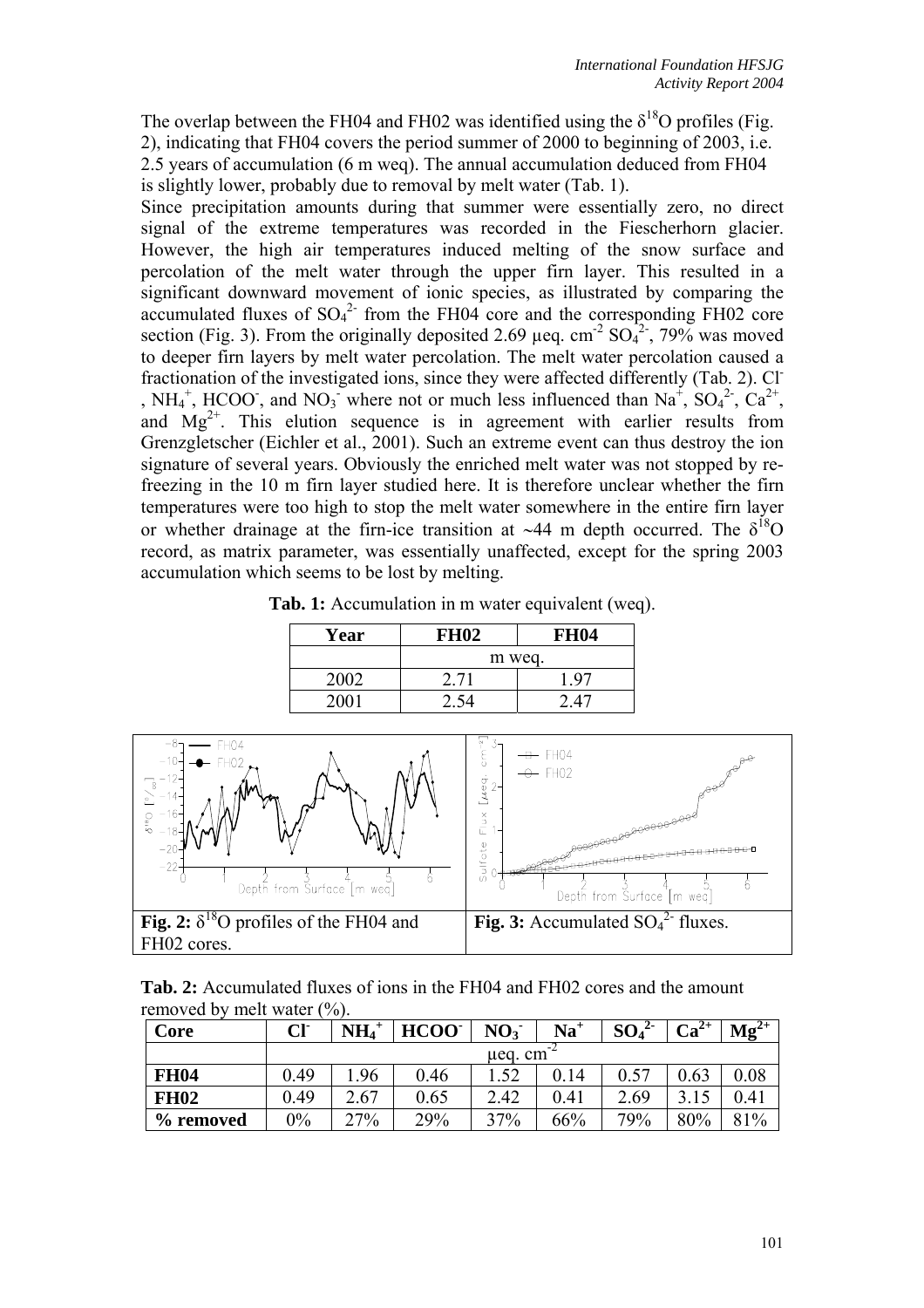#### Acknowledgements

NCCR Climate for financial support. The possibility to use the High Alpine Research Station Jungfraujoch as base camp is highly acknowledged.

References

Eichler, A., et al., Tellus **53B**, 192 (2001). IPCC, The Scientific Basis, Cambridge University Press, p. 129 (2001). Schär, Ch. et al., Nature **427**, 332 (2004). Schotterer, U. et al., Gas Wasser Abwasser **9,** (1995). Stichler, W. and U. Schotterer, Hydrol. Process. **14**, 1423 (2000). Schotterer, U. et al., Climatic Change **36,** 519 (1997). Dansgaard, W., Tellus **16**, 436 (1964). Rozanski et al., Geophys. Monograph **78**, 1 (1993).

Key words:

Climate reconstruction, high-alpine

Internet data bases: http://lch.web.psi.ch/ <http://www.nccr-climate.unibe.ch/>

Collaborating partners/networks:

Brigitta Ammann, Christian Kamenik, Institute of Plant Sciences, University of Bern

Martin Grosjean, Jürg Luterbacher, Heinz Wanner, Geographical Institute, University of Bern.

Peter Nyfeler and Markus Leuenberger, Climate and Environmental Physics, University of Bern.

Scientific publications and public outreach 2004:

## **Refereed journal articles**

Barbante, C., M. Schwikowski, T. Döring, H.W. Gäggeler, U. Schotterer, L. Tobler, K. Van de Velde, C. Ferrari, G. Cozzi, A. Turetta, K. Rosman, M. Bolshov, G. Capodaglio, P. Cescon, C. Boutron, Historical record of European emissions of heavy metals to the atmosphere since the 1650s from an Alpine snow/ice core drilled near Monte Rosa, Environ. Sci. Technol. 38, 4085-4090 (2004).

Collaud Coen, M., E. Weingartner, D. Schaub, C. Hueglin, C. Corrigan, S. Henning, M. Schwikowski, U. Baltensperger, Saharan dust events at the Jungfraujoch: detection by wavelength dependence of the single scattering albedo and first climatology analysis, Atmos. Chem. Phys. **4**, 1–16 (2004).

Eichler, A., M. Schwikowski, M. Furger, U. Schotterer, H.W. Gäggeler, Sources and distribution of trace species in Alpine precipitation inferred from two 60-year ice core paleorecords, Atmos. Chem. Phys. Discuss., 4, 71-108, (2004).

Olivier, S., K. Fifield, H.W. Gäggeler, P. Santschi, M. Schwikowski, U. Schotterer, L. Wacker, S. Bajo, T. Papina, Plutonium from global fallout recorded in an ice core from the Belukha Glacier, Siberian Altai, Environ. Sci. Technol. 38, 6507-6512 (2004).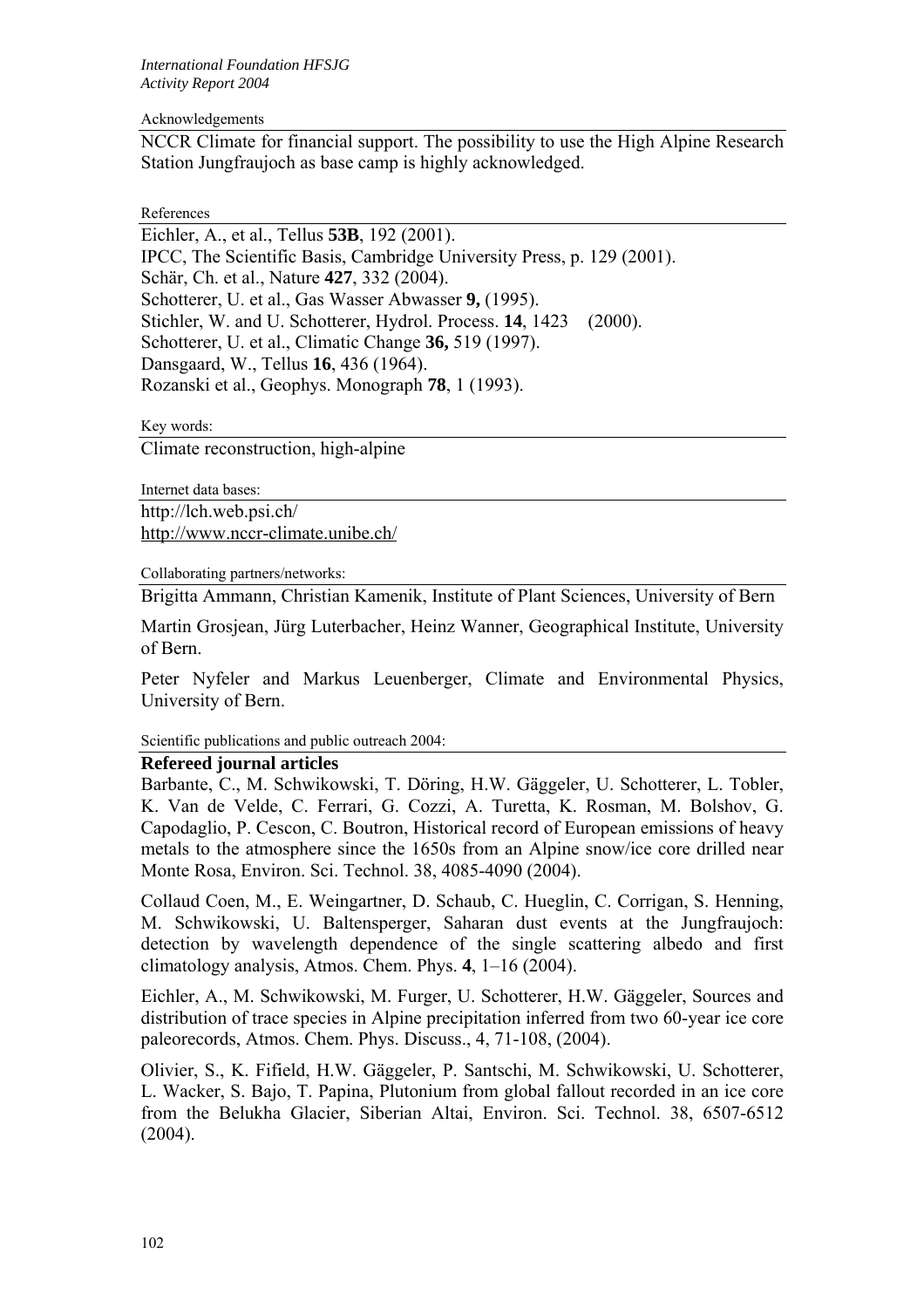Priller, A., M. Berger, H.W. Gäggeler, E. Gerasopoulos, P.W. Kubik, Ch. Schnabel, L. Tobler, E.-M. Wild, P. Zanis, Ch. Zerefos, Accelerator mass spectrometry of particle-bound <sup>10</sup>Be, Nuclear Instruments and Methods in Physics Research B 223– 224, 601-607 (2004).

Schwikowski, M., C. Barbante, T. Döring, H.W. Gäggeler, C. Boutron, U. Schotterer, L. Tobler, K. Van de Velde, C. Ferrari, G. Cozzi, K. Rosman, P. Cescon, Post-17thcentury changes of European lead emissions recorded in high-altitude Alpine snow and ice, Environ. Sci. Technol. 38, 957-964 (2004).

Tositti, L., S. Hübner, H.J. Kanter, W. Ringer, S. Sandrini, L. Tobler, Intercomparison of sampling and measurements of  $\bar{7}$ Be in air at four high-altitude locations in Europe, Appl. Radiat. Isot. 61, 1497-1502 (2004).

# **Book sections**

Schwikowski, M., Reconstruction of European air pollution from Alpine ice cores. In: Earth Paleoenvironments: Records preserved in Mid- and Low-Latitude Glaciers, Eds. L.D. Cecil, J.R. Green, and L.G. Thompson, Kluwer Academic Publishers, Dordrecht, pp. 95-119 (2004).

Address:

Paul Scherrer Institut Labor für Radio- und Umweltchemie CH-5232 Villigen Switzerland

Contacts:

Margit Schwikowski Tel.: +41 56 310 4110 Fax: + 41 56 310 4435 e-mail: margit.schwikowski@psi.ch URL: http://lch.web.psi.ch/